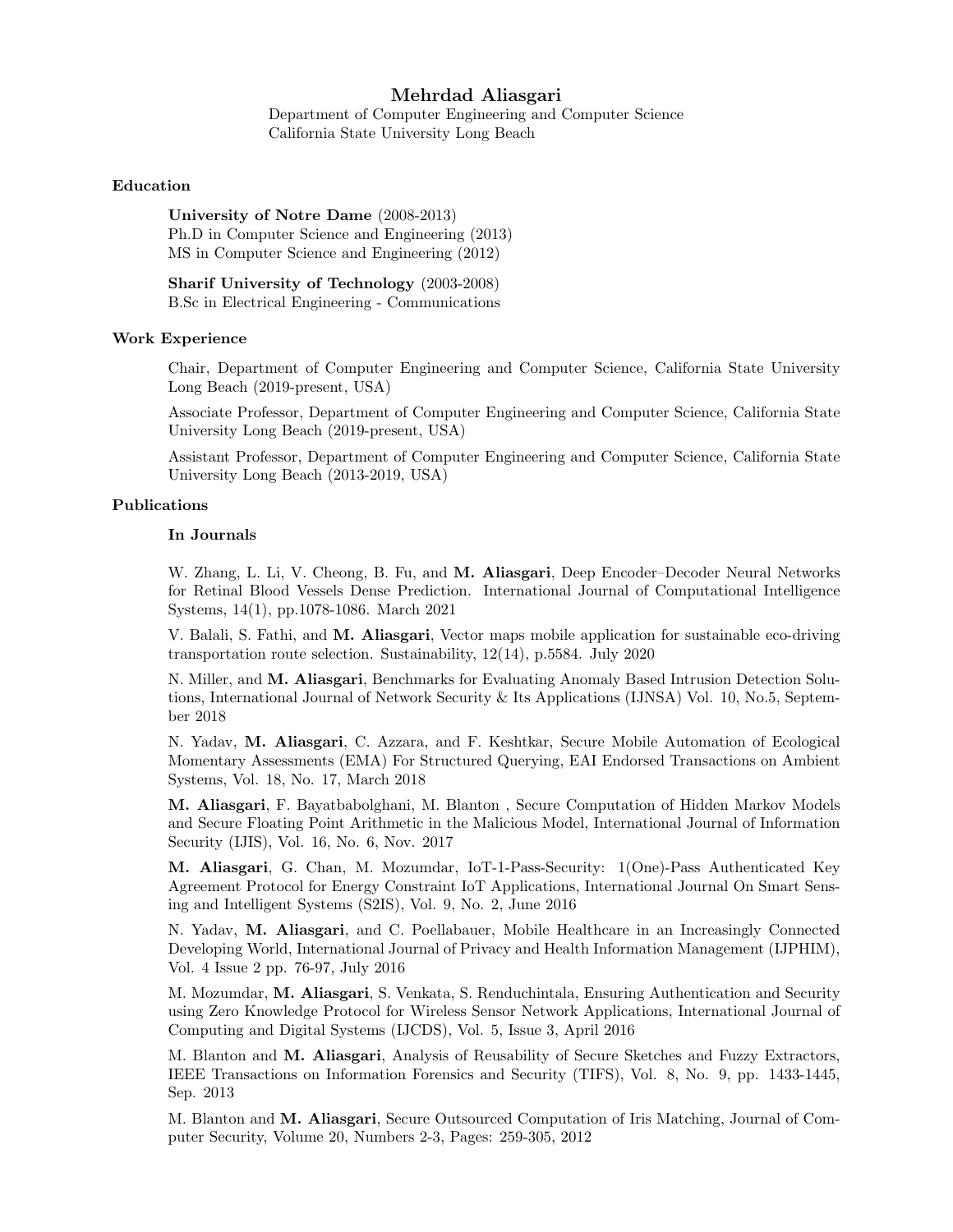### In Conference Proceedings

E. Troja, L. Truong, N. Yadav, A.C Bukhari, and M. Aliasgari, Personalized Outsourced Privacy-Preserving Database Updates for Crowd-Sensed Dynamic Spectrum Access, to appear in IEEE 21st Mediterranean Electrotechnical Conference (MELECON), June 2022

N. Yadav, L. Truong, E. Troja, and M. Aliasgari, Machine Learning Architecture for Signature-Based IoT Intrusion Detection in Smart Energy Grids, to appear in IEEE 21st Mediterranean Electrotechnical Conference (MELECON), June 2022

M. Aliasgari , B. Englert, and O. Morales-Ponce, Computing the Optimal Longest Queue Length in Torus Networks. International Conference on the Theory and Practice of Natural Computing (pp. 3-14), Dec. 2021

A. Hedayatipour, R. Monani, A. Rezaei, M. Aliasgari , and H. Sayadi, A Comprehensive Analysis of Chaos-Based Secure Systems. Silicon Valley Cybersecurity Conference (pp. 90-105), Dec. 2021

Z. He, T. Miari, H.M. Makrani, M. Aliasgari, H. Homayoun,and H. Sayadi, When Machine Learning Meets Hardware Cybersecurity: Delving into Accurate Zero-Day Malware Detection. 22nd International Symposium on Quality Electronic Design (ISQED), (pp. 85-90). April 2021

M. Sami, M. Ibarra, A. C. Esparza, S. Al-Jufout, M. Aliasgari, and M. Mozumdar, Rapid, Multivehicle and Feed-forward Neural Network based Intrusion Detection System for Controller Area Network Bus, 2020 IEEE Green Energy and Smart Systems Conference (IGESSC), pp. 1-6, Dec. 2020

B. Fu, J. Chao, M. Bittner, W. Zhang, and M. Aliasgari, Improving Fitness Levels of Individuals with Autism Spectrum Disorder:A Preliminary Evaluation of Real-Time Interactive Heart Rate Visualization to Motivate Engagement in Physical Activity. 17th International Conference on Computers Helping People with Special Needs(ICCHP), (pp. 81-89). Sept. 2020

H. Sayadi, H. Wang, T. Miari, H.M. Makrani, M. Aliasgari, S. Rafatirad, and H. Homayoun, Recent advancements in microarchitectural security: Review of machine learning countermeasures. IEEE 63rd International Midwest Symposium on Circuits and Systems (MWSCAS) (pp. 949-952). August 2020

R. Amouhadi, V. Veliz, V. Balali, M. Aliasgari, Optimization and Decision Making for Route Selection as an Alternative of Google Maps Considering Sustainability, Computing in Civil Engineering: Smart Cities, Sustainability, and Resilience (pp. 359-366), June 2019

M. Aliasgari , M. Black, N. Yadav, Security Vulnerabilities in Mobile Health Applications, IEEE Conference on Applications, Information & Network Security (AINS2018), Nov. 2018

M. Aliasgari , N. Sabol, and A. Sharma, Sesame: A Secure and Convenient Mobile Solution for Passwords, Conference on Mobile and Secure Services (MobiSecServ'15), Feb. 2015

M. Aliasgari and M. Blanton, Secure Computation of Hidden Markov Models, International Conference on Security and Cryptography (SECRYPT'13), Jul. 2013

M. Blanton, A. Steele, and M. Aliasgari, Data-Oblivious Graph Algorithms for Secure Computation and Outsourcing, ACM Symposium on Information, Computer and Communications Security (ASIACCS'13), May 2013 (accept. rate for full papers: 16.2%)

M. Aliasgari, M. Blanton, Y. Zhang, and A. Steele, Secure Computation on Floating Point Numbers, Network and Distributed System Security Symposuim (NDSS'13), Feb. 2013 (accept. rate: 18.8%)

M. Blanton and M. Aliasgari, On the (Non-)Reusability of Fuzzy Sketches and Extractors and Security in the Computational Setting, International Conference on Security and Cryptography (SECRYPT'11), Jul. 2011 (accept. rate for full papers: 13%)

M. Blanton and M. Aliasgari, Secure Outsourcing of DNA Searching via Finite Automata, Annual IFIP WG11.3 Working Conference on Data and Applications Security (DBSec'10), Jun. 2010 (accept. rate for full papers: 29.5%)

### University Service

Chair of Advisory Council on Strategic Enrollment Management (ACSEM), California State Uni-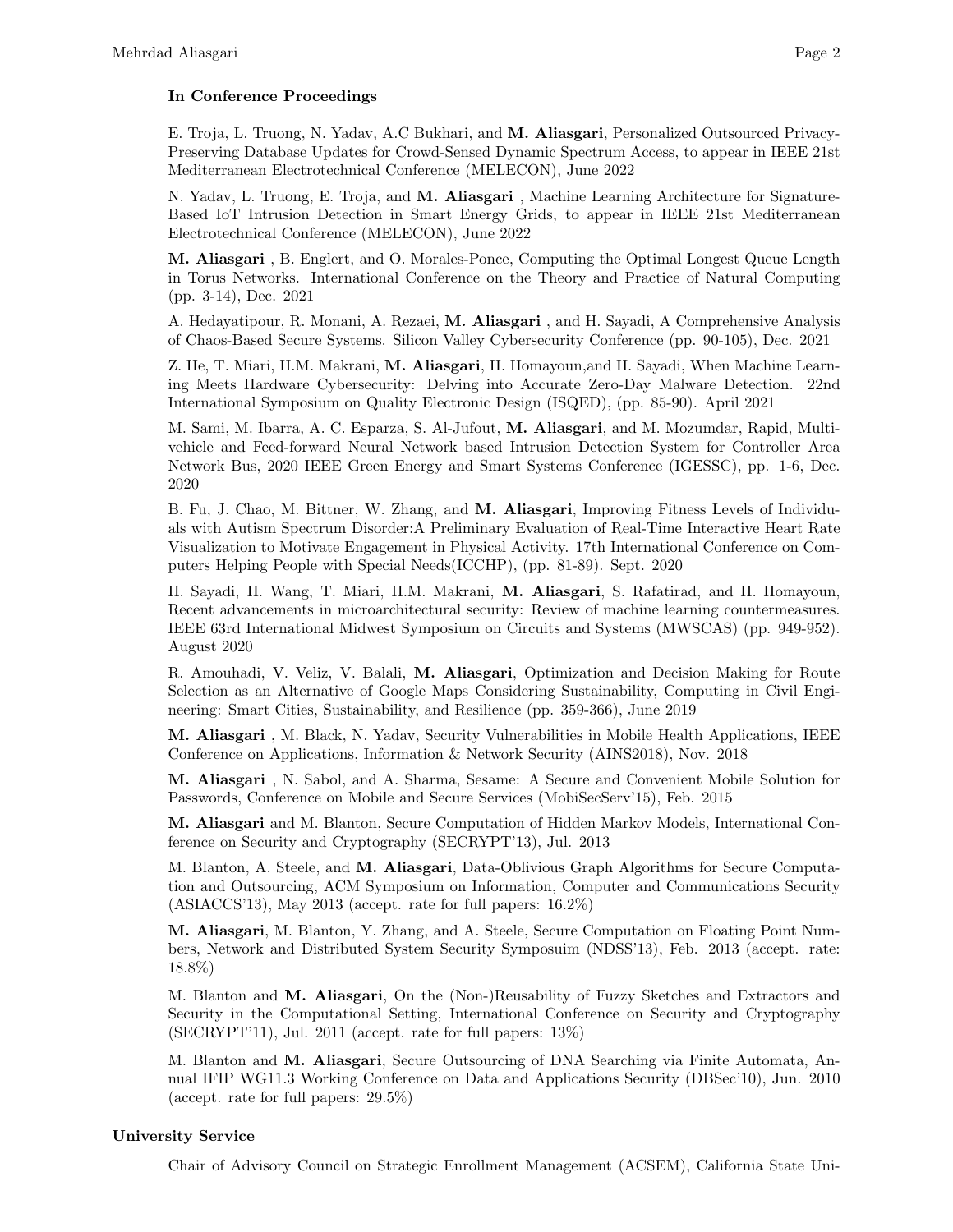versity Long Beach (2020-present)

Academic Senate Executive Committee, California State University Long Beach (2019-present)

Member of "Build a Growth Strategy" Action Zone as part of Beach 2030, California State University Long Beach (2022-present)

Member of "Re imagine Staff" Action Zone as part of Beach 2030, California State University Long Beach (2022-present)

College of Engineering Strategic Planning, California State University Long Beach (2021-present)

Chair of Tenure-Track Faculty Hiring Committees, Department of Computer Engineering and Computer Science, California State University Long Beach (2019-present; 4 successful hires)

College of Engineering Dean Search Committee, California State University Long Beach (2020-2021)

Secretary of Academic Senate, California State University Long Beach (2019-2020)

Academic Senator, California State University Long Beach (2019-present)

College of Engineering Constitution Revision Committee, California State University Long Beach (2019-2020)

Curriculum and Educational Policies Council (CEPC), California State University Long Beach (2018- 2019)

Graduate Curriculum Committee, Department of Computer Engineering and Computer Science, California State University Long Beach (2013-2019)

Undergraduate Curriculum Committee, Department of Computer Engineering and Computer Science, California State University Long Beach (2014-2019)

Department Election Committee, Department of Computer Engineering and Computer Science, California State University Long Beach (2013-present)

Tenure-Track Faculty Hiring Committees, Department of Computer Engineering and Computer Science, California State University Long Beach (2014-2019)

College of Engineering Grade Appeal Committee,College of Engineering, California State University Long Beach (2014-2019)

College of Engineering Award Committee,College of Engineering, California State University Long Beach (2016-2018)

Faculty Advisory Committee on Technology (FACT), California State University Long Beach (2015- 2017)

Department Meeting Secretary, Department of Computer Engineering and Computer Science, California State University Long Beach (2013-2015)

Department Colloquium Committee, Department of Computer Engineering and Computer Science, California State University Long Beach (2014-2016)

College of Engineering Election Committee, College of Engineering, California State University Long Beach (2013-2014)

#### Grants

Advancing Equity and Empowerment in Computing , Center for Inclusive Computing. PI: M. Aliasgari, Co-PI: O. Morales Ponce, W. Zhang, J. Trajkovic, T. Maples, F. Golshani, and S. Nachawati 2021-2023, \$499, 983

Towards Efficient, Reliable, and Secure Chaotic Communications in Wearable Devices , National Science Foundation. PI: A. Hedayatipour, Co-PI: H. Sayadi, A. Rezaei, and M. Aliasgari 2021-2023, \$297, 449

CSULB Student Enrollment: A Dynamic Model with Projections, CSULB Office of Provost. PI: L. Star, Co-PI: M. Aliasgari and J. Deutschman, 2020-2022, \$80, 500

The Transformation of Transportation: The Potential of Distributed Ledger Technologies in Transportation Applications,California Department of Transportation (Caltrans), PI: S. Chandra, Co-PI: M. Aliasgari, 2020-2021, \$30, 000